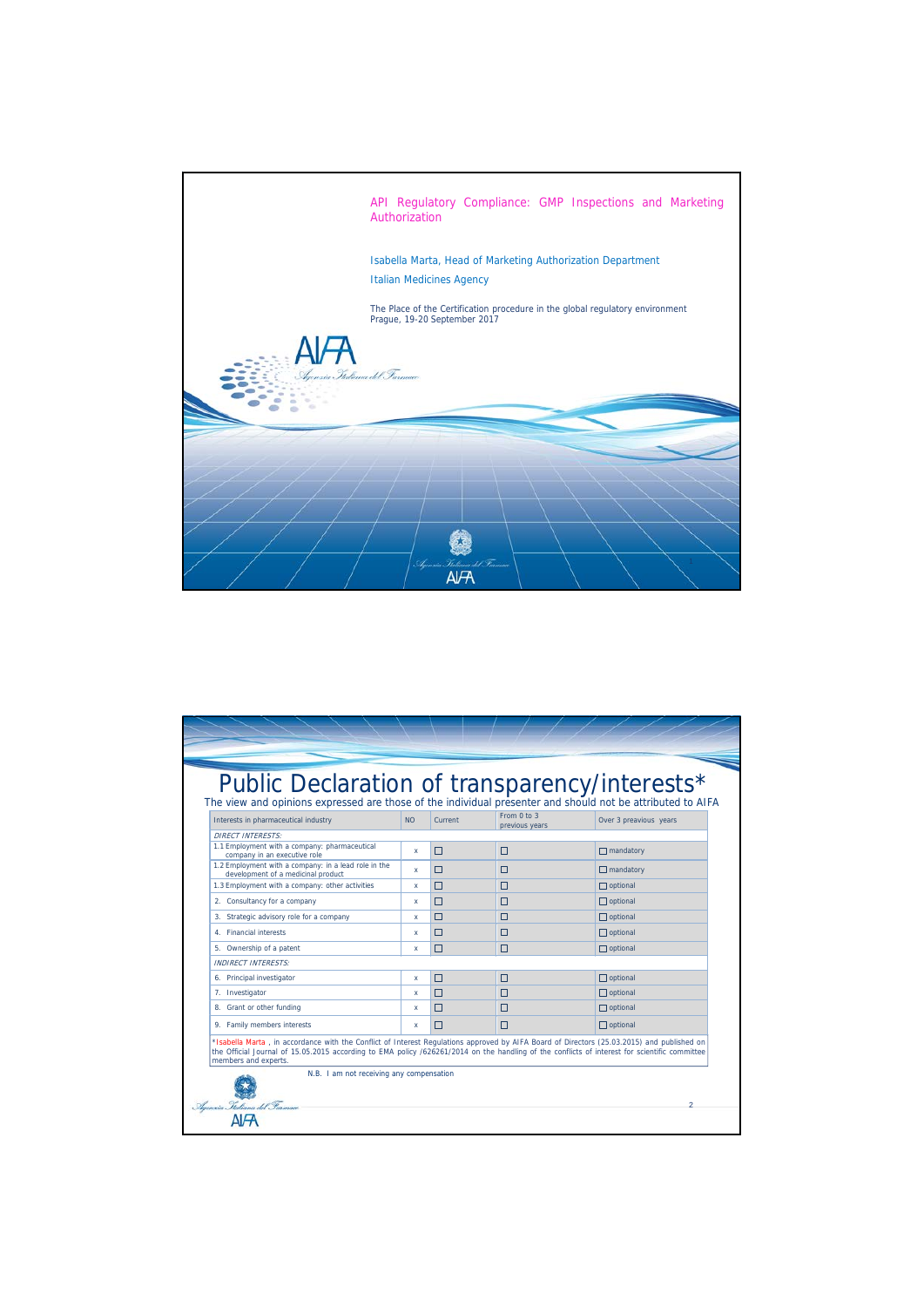

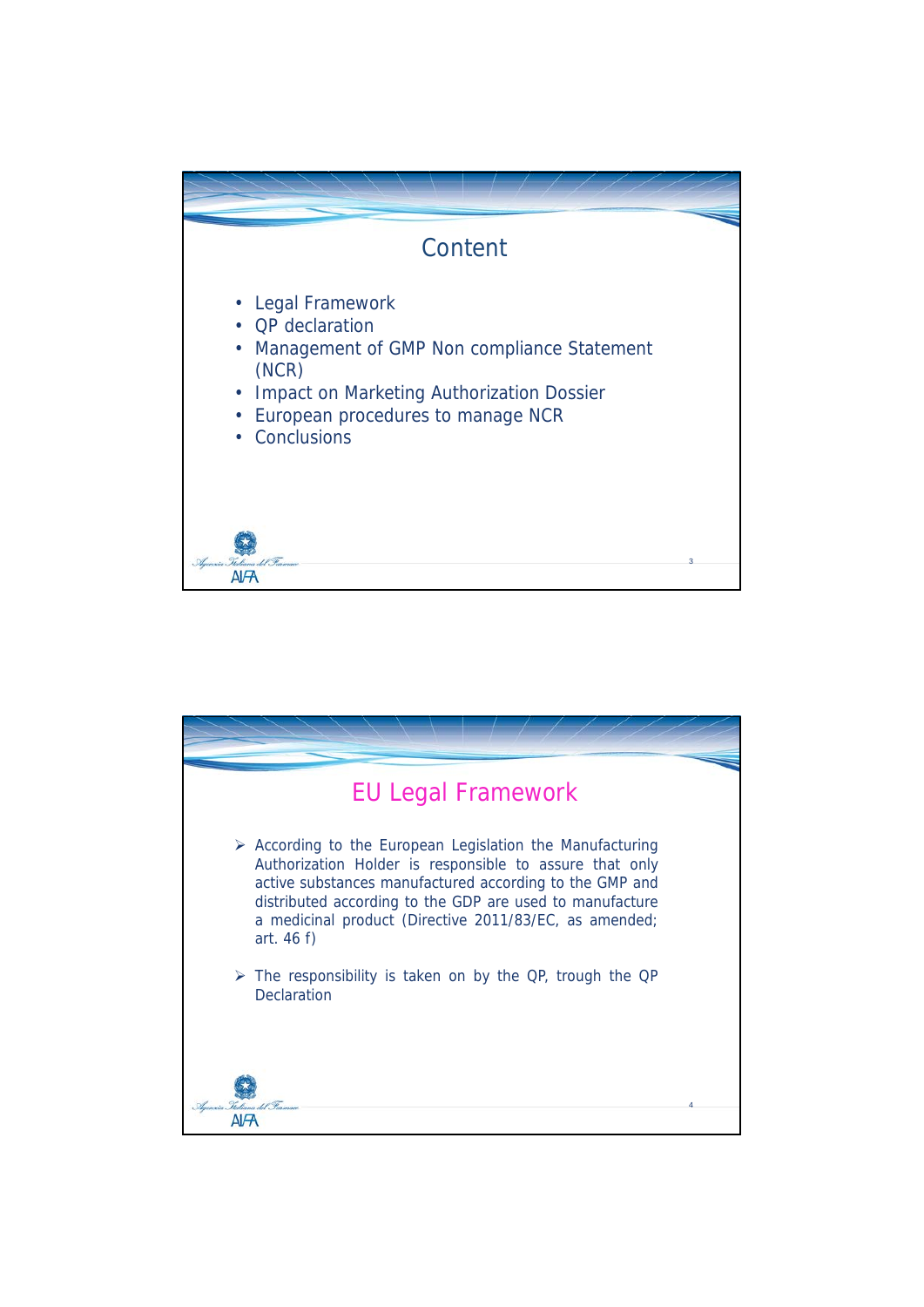

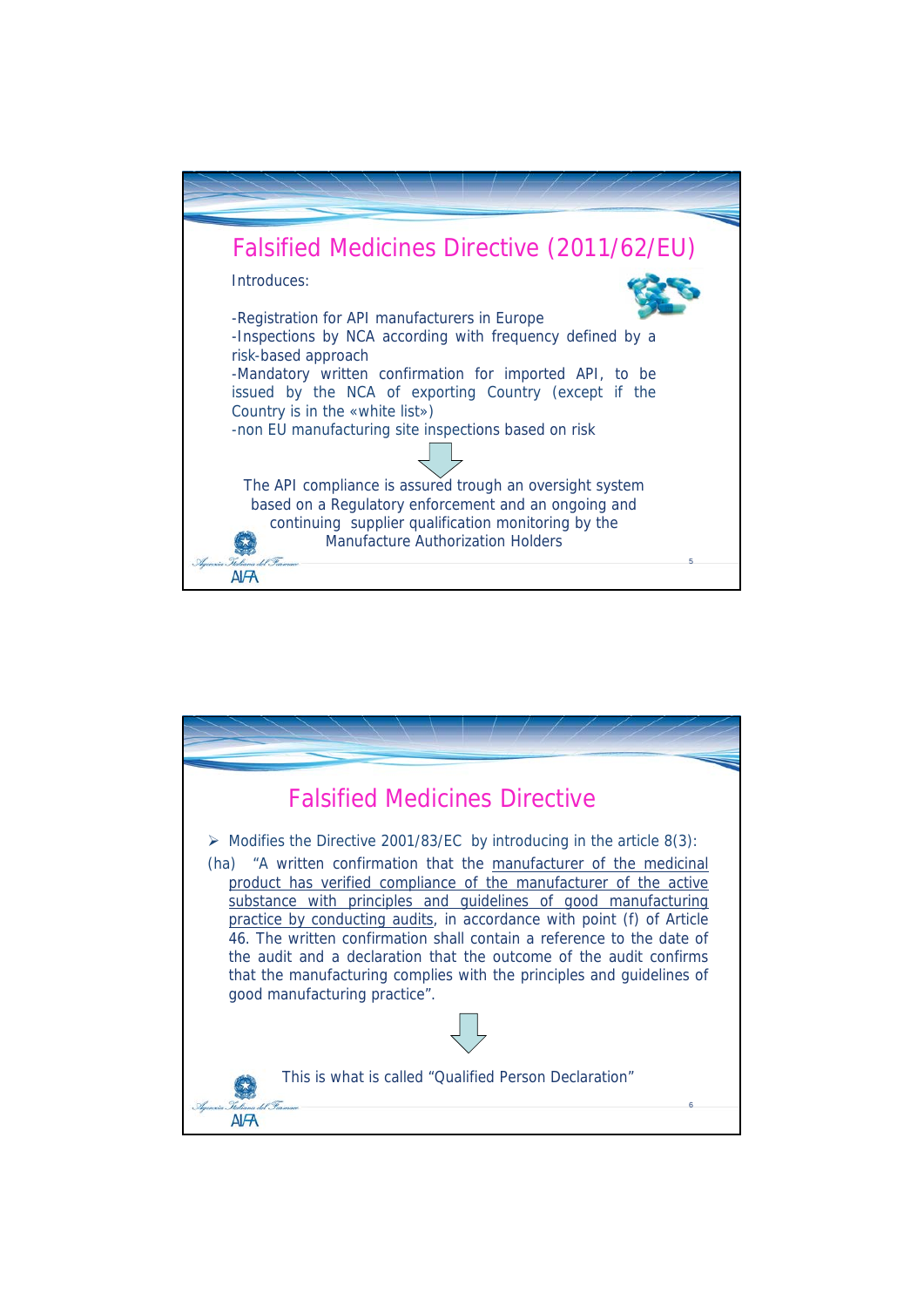

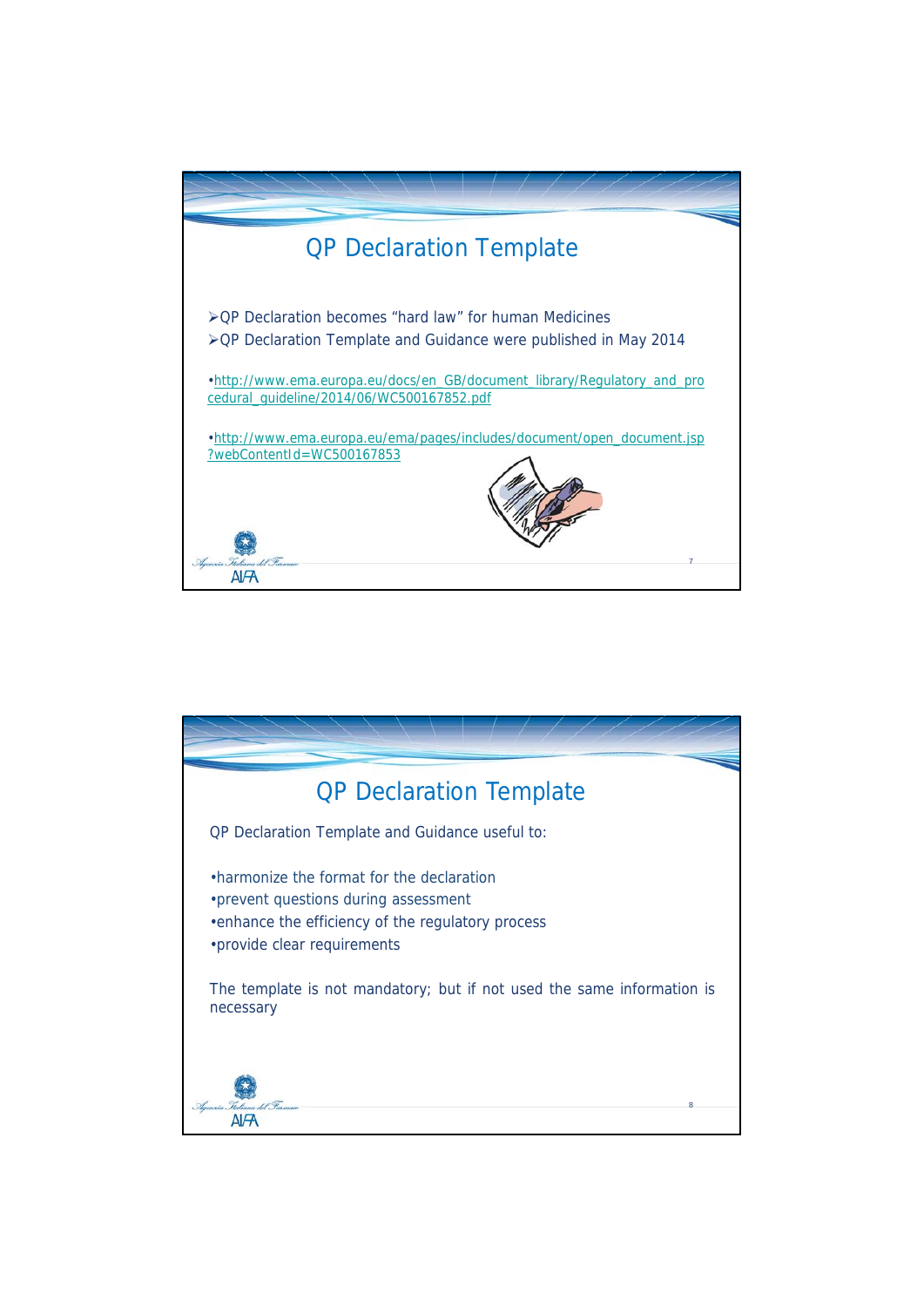

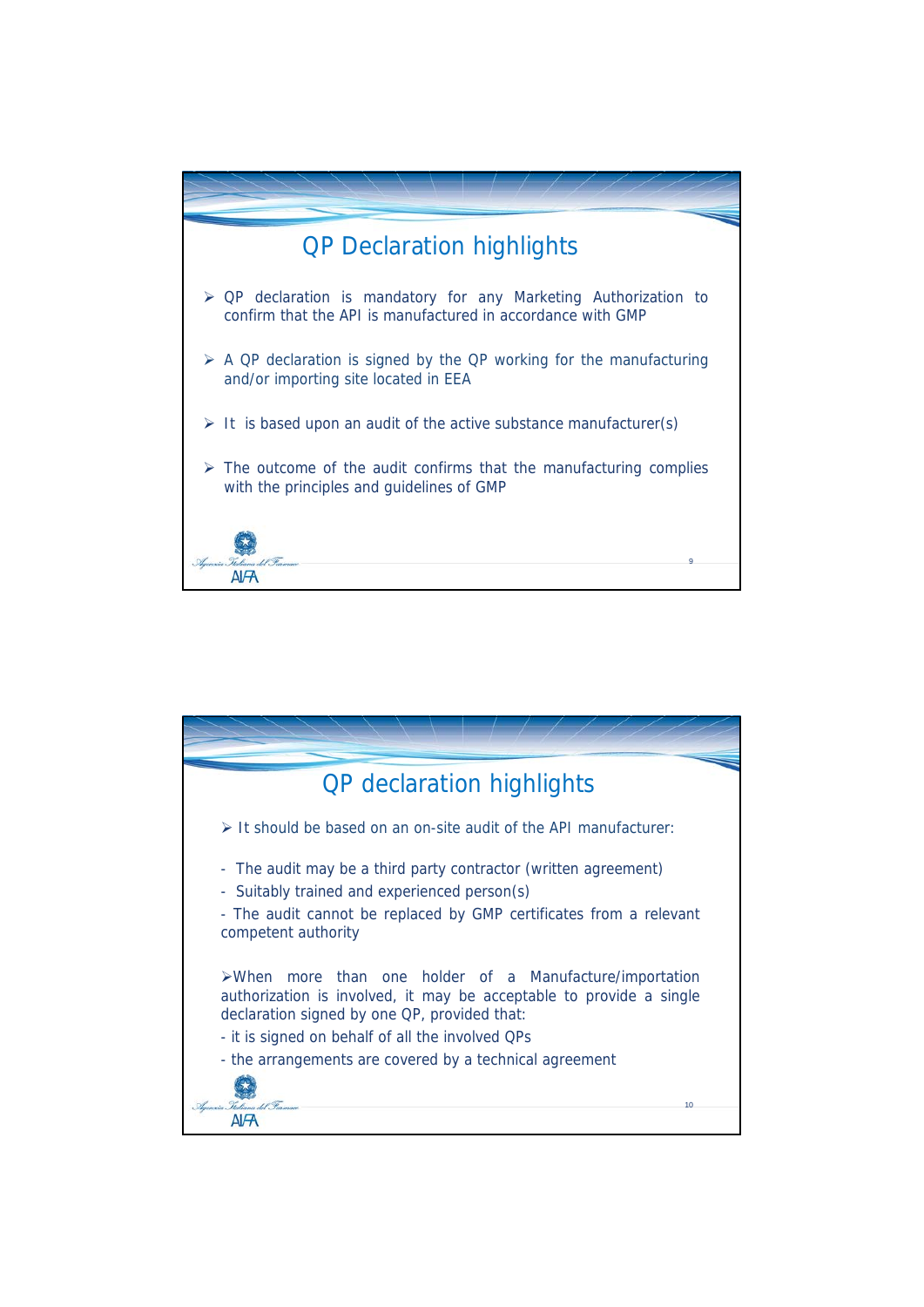

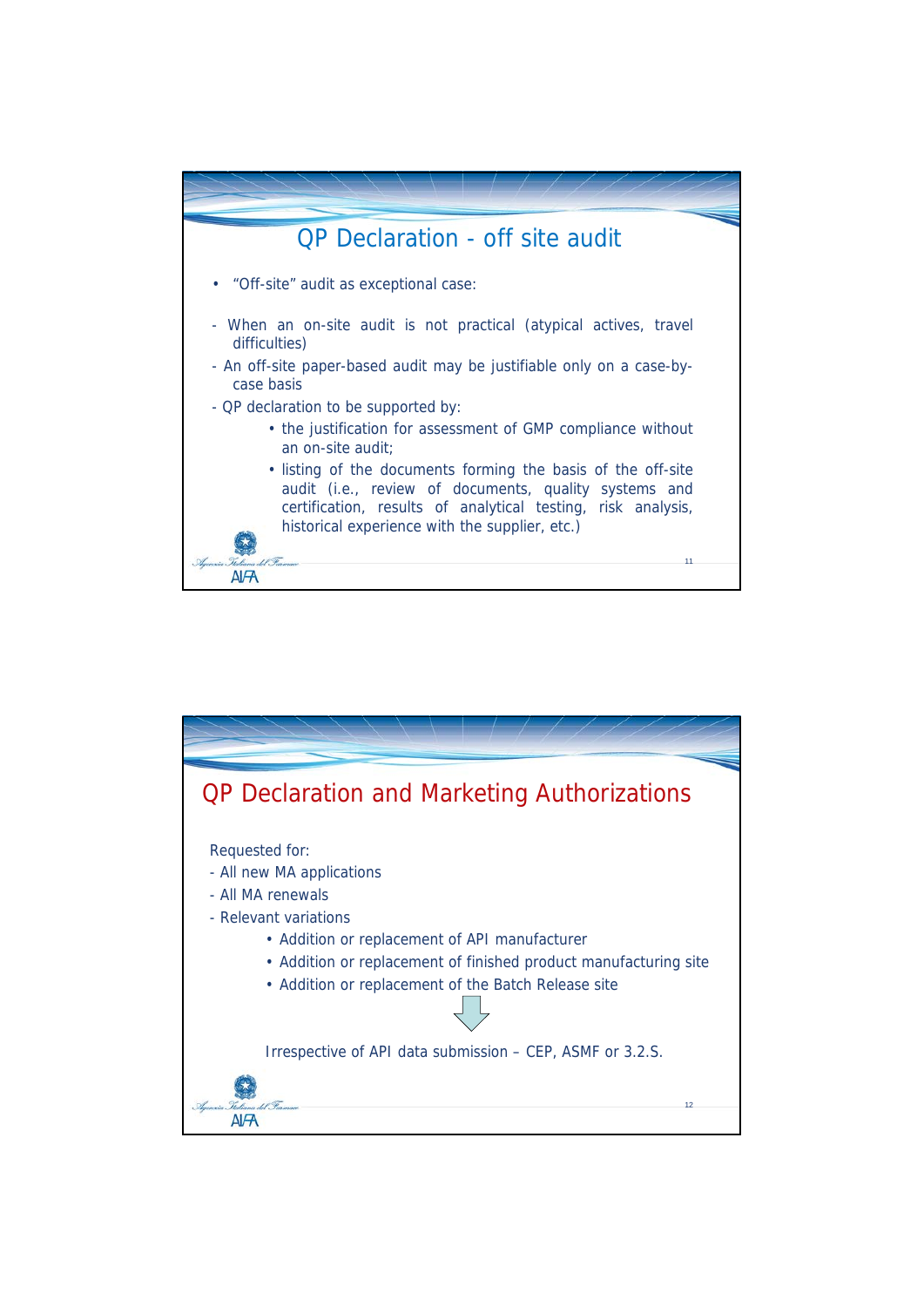

|                               | OP declaration and variations on quality changes                                                                              |
|-------------------------------|-------------------------------------------------------------------------------------------------------------------------------|
| $\cdot$ B.I.a.1               | Change in API manufacturer:                                                                                                   |
|                               | The manufacturer is part of the same pharmaceutical group as the<br>currently approved manufacturer $\implies$ OP Declaration |
| $-B.II.b.2$                   | Change to batch release arrangements and<br>quality control testing of the finished product:                                  |
|                               | Already approved API manufacturer $\implies$ OP declaration                                                                   |
| $-B.111.1$                    | Submission of a new or updated Ph. Eur. certificate<br>of suitability or deletion of Ph. Eur. certificate of<br>suitability:  |
|                               | Already approved API manufacturer /                                                                                           |
| Ilgenzia Italiana del Parmace | New Manufacturer (Replacement or addition) $\implies$ OP declaration<br>14                                                    |
|                               |                                                                                                                               |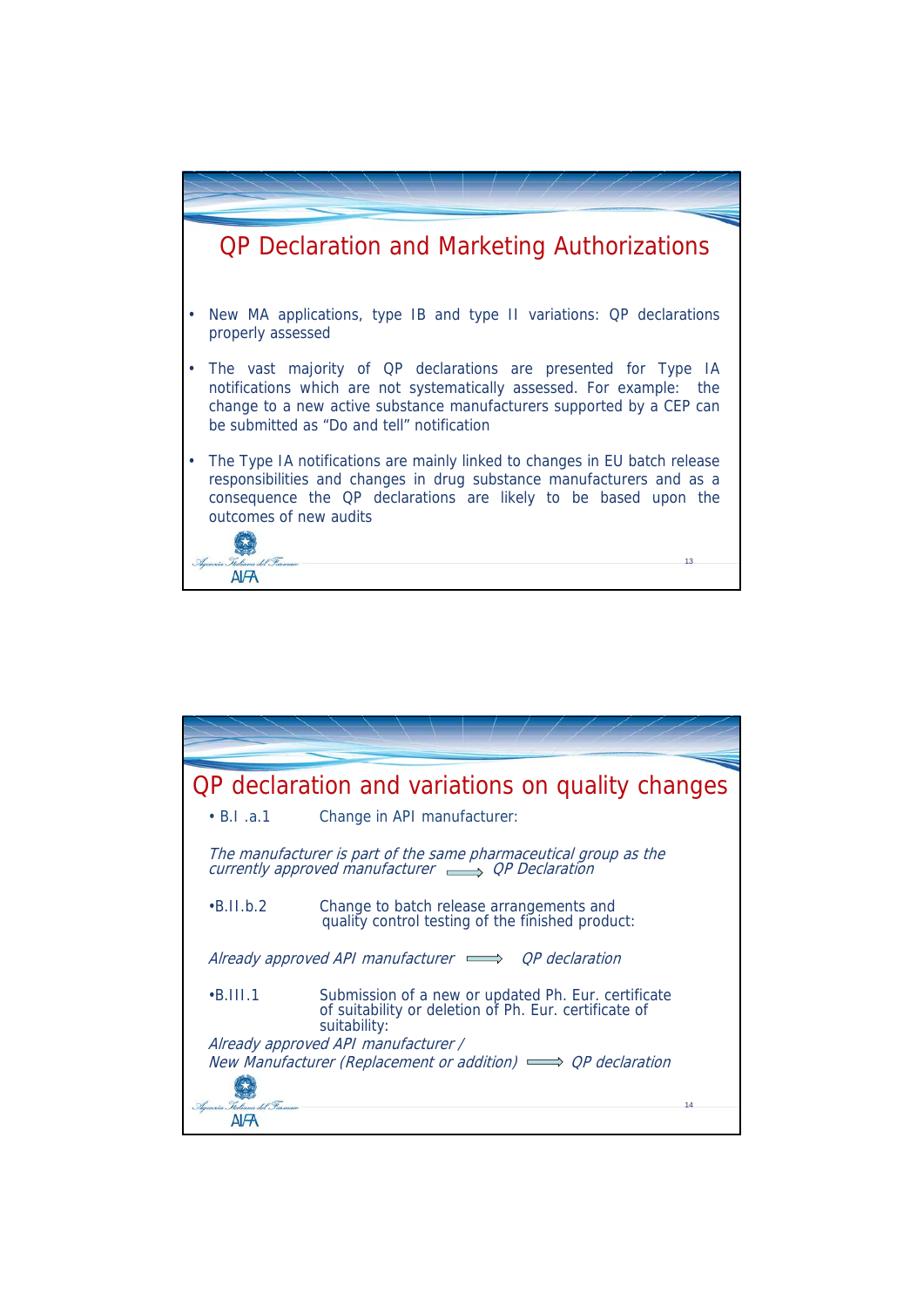

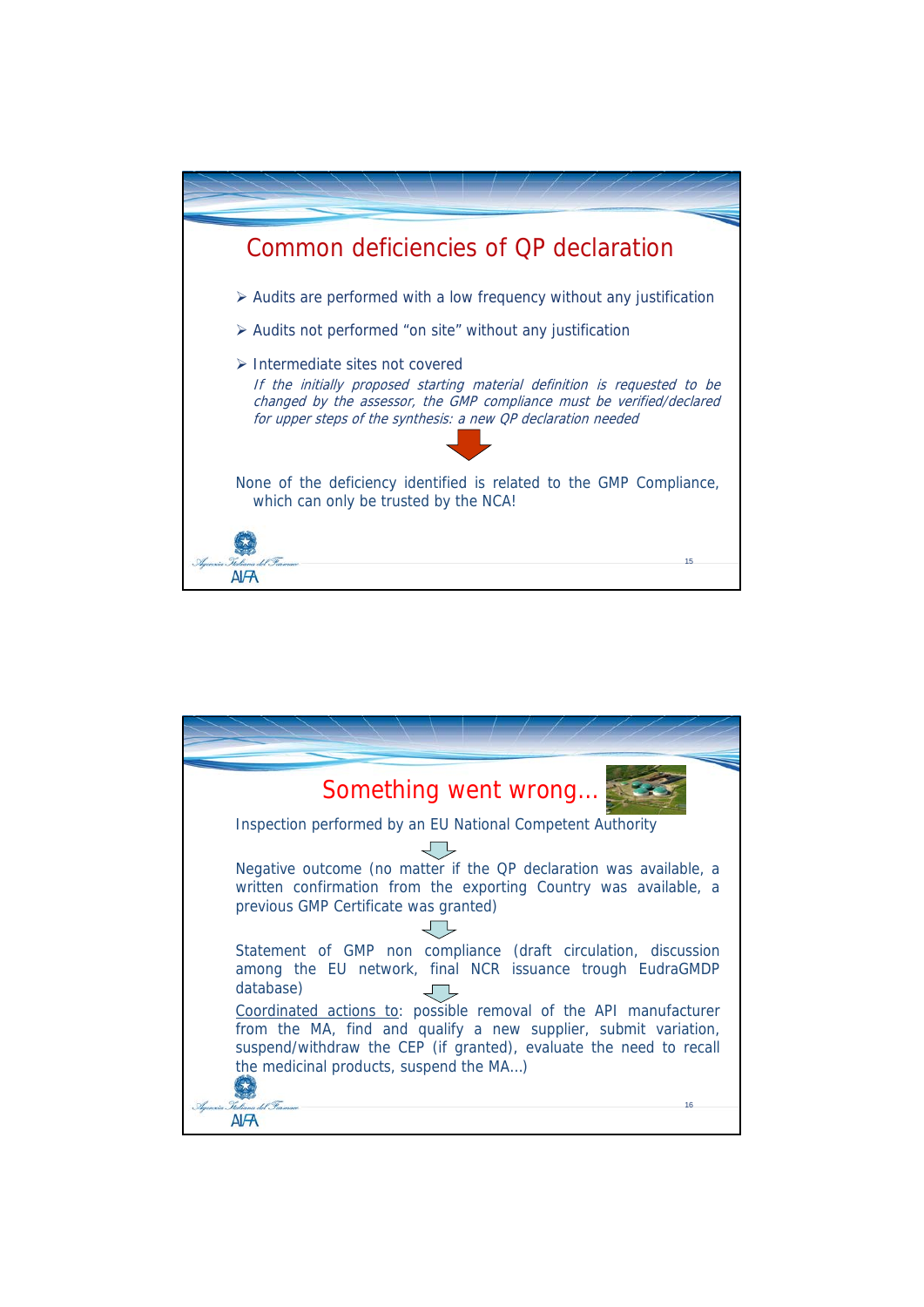

|                                                                                   |                                                                                    |                                                                       |            |                                                                                  | EudraGMDP Public Layout (NCR)                                                            |                                 |                     |              |                              |                                                     |
|-----------------------------------------------------------------------------------|------------------------------------------------------------------------------------|-----------------------------------------------------------------------|------------|----------------------------------------------------------------------------------|------------------------------------------------------------------------------------------|---------------------------------|---------------------|--------------|------------------------------|-----------------------------------------------------|
|                                                                                   |                                                                                    |                                                                       |            |                                                                                  |                                                                                          |                                 |                     |              |                              |                                                     |
|                                                                                   | -> C 29 http://eudragmdp.ems.europa.eu/inspectix P = E Cudea GMP - Public Layout X |                                                                       |            |                                                                                  | <b>STATE</b><br>-                                                                        |                                 |                     |              |                              | <b>ICO ATTA MARINA</b><br>Ingrandisci               |
| Modifica Visualizza Preferiti Strumenti<br>File:<br>W. Benvenuto sul portale dell | - 2                                                                                |                                                                       |            |                                                                                  |                                                                                          |                                 |                     |              |                              | 4 · 图 · □ mi · Pagina · Sicurezza · Strumenti · @ · |
|                                                                                   |                                                                                    |                                                                       |            |                                                                                  |                                                                                          |                                 |                     |              |                              |                                                     |
| <b>EudraGMDP</b>                                                                  |                                                                                    |                                                                       |            |                                                                                  |                                                                                          |                                 |                     |              |                              |                                                     |
| MIA I GMP   APIRED   WDA   GDP   SIMA                                             |                                                                                    |                                                                       |            |                                                                                  |                                                                                          |                                 |                     |              | Thu 17 Aug 2017 09:59:02 BST |                                                     |
| <b>GMP Compliance Men</b><br>Search                                               | <b>Inn Compliance Report</b>                                                       |                                                                       | From Date: | 2010-01-02                                                                       | THE COOK ARM DOL #                                                                       |                                 |                     |              |                              |                                                     |
| <b>OMP Certificates</b><br>Non-Compliance Report                                  |                                                                                    |                                                                       |            | To Date: 2017-05-17 ( CYYY'-MM-DD) #                                             |                                                                                          |                                 |                     |              |                              |                                                     |
|                                                                                   |                                                                                    | Search<br>GMP Non-Compliance Search Results ; 1 to 10 of 25<br>□□■■□□ |            |                                                                                  |                                                                                          |                                 |                     |              |                              |                                                     |
|                                                                                   | <b>Report Number 1</b>                                                             | <b>Mark Ave.</b><br><b>Document</b><br>Reference                      | <b>MAR</b> | She Name <b>El</b>                                                               | <b>Site Address</b>                                                                      | City <sup>1</sup>               | Postcod<br><b>B</b> | Country      | Impection<br><b>End Date</b> |                                                     |
|                                                                                   | DE/NCR/MP/2/2017                                                                   | <b>Number</b><br>43009                                                | п          | Dr. Reddy's<br>Laboratories Ltd. -                                               | Survey No. 42, 45 & 46.<br>Qutubullapur Mandal, Ranga                                    | Bachupally<br>Village           | 500 090             | <b>India</b> | п<br>2017-08-<br>01          |                                                     |
|                                                                                   | <b>ETMPPD40NCR</b>                                                                 | 42087                                                                 |            | FTO <sub>2</sub><br>CHONGOING<br><b><i>SUCCEWAY</i></b><br><b>PHARMACEUTICAL</b> | Reddy District<br>531 Tonghe Avenue, Tongliang<br>County, Jinlang Industrial<br>District | CHONGQING 402555                |                     | China        | 2017-06<br>24                |                                                     |
|                                                                                   | DENCRIAPV1/2017                                                                    | 41071                                                                 |            | COLTD<br>Concord Biotech<br>LM.                                                  | 1482 to 1466 Tresad Road                                                                 | Dist.<br>Ahmedabed<br>362225    | Dhoka.              | <b>India</b> | 2017-04<br>26                |                                                     |
|                                                                                   | 17M8002NCR                                                                         | 42441                                                                 |            | BIOCON LIMITED                                                                   | Bioton Special Economic Zone:<br>Plot Nos. 2 - 4, Phase IV,<br>Bommasandra - Jigani Link | (Oujerat).<br>BANGALORE 500 000 |                     | Inglis       | 2017-03-<br>17               |                                                     |
|                                                                                   |                                                                                    |                                                                       |            |                                                                                  | Base Bay                                                                                 |                                 |                     |              |                              |                                                     |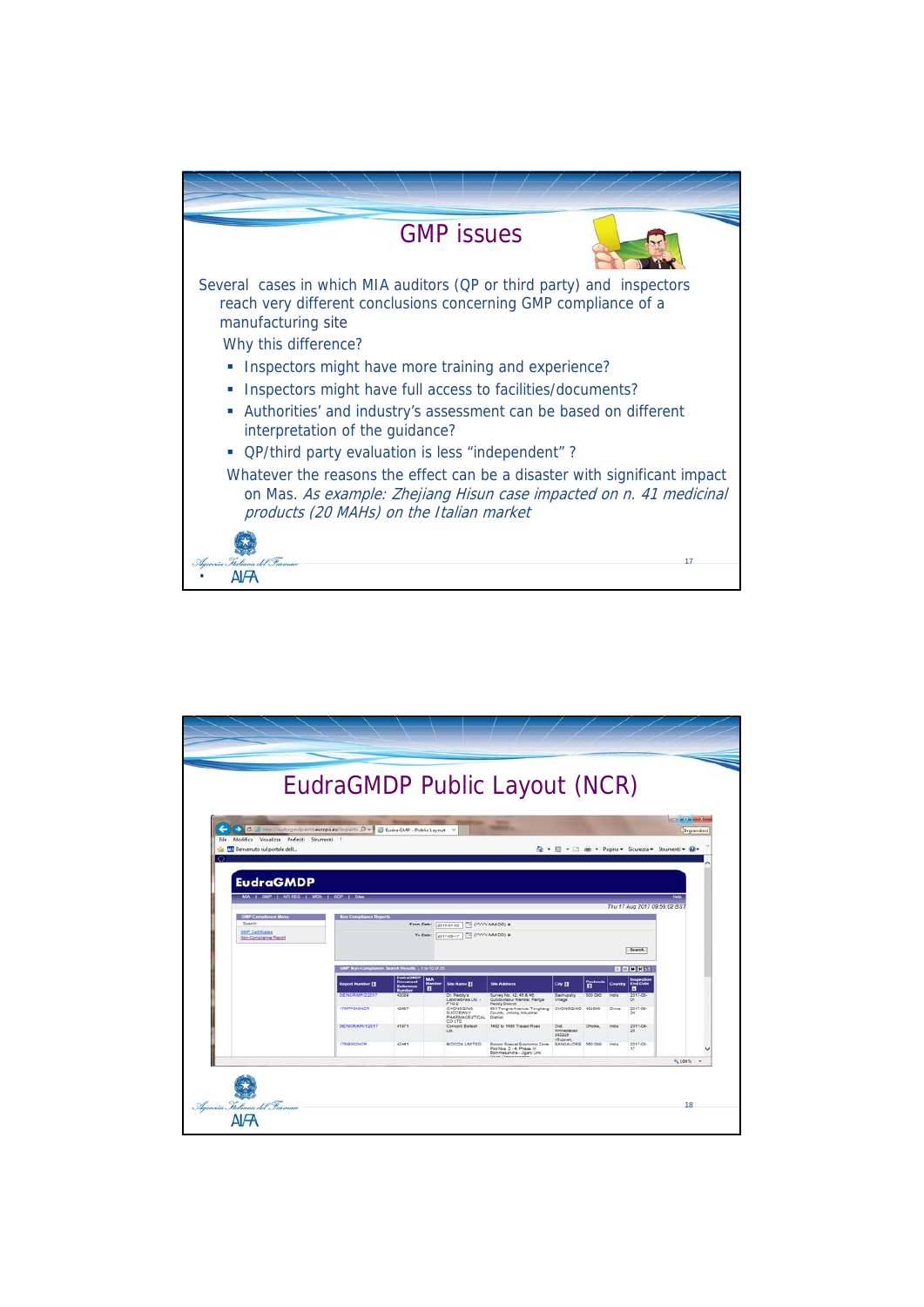

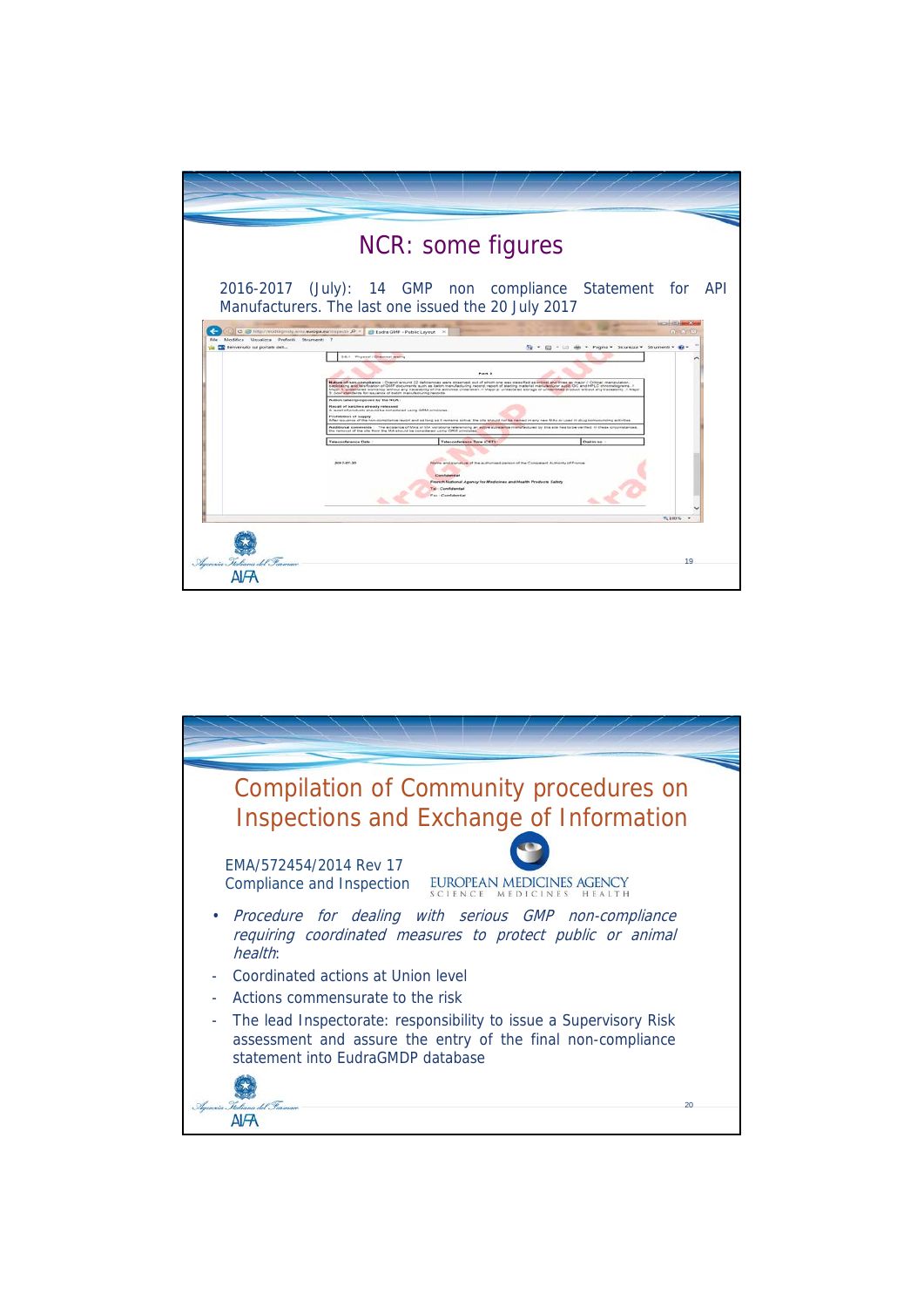

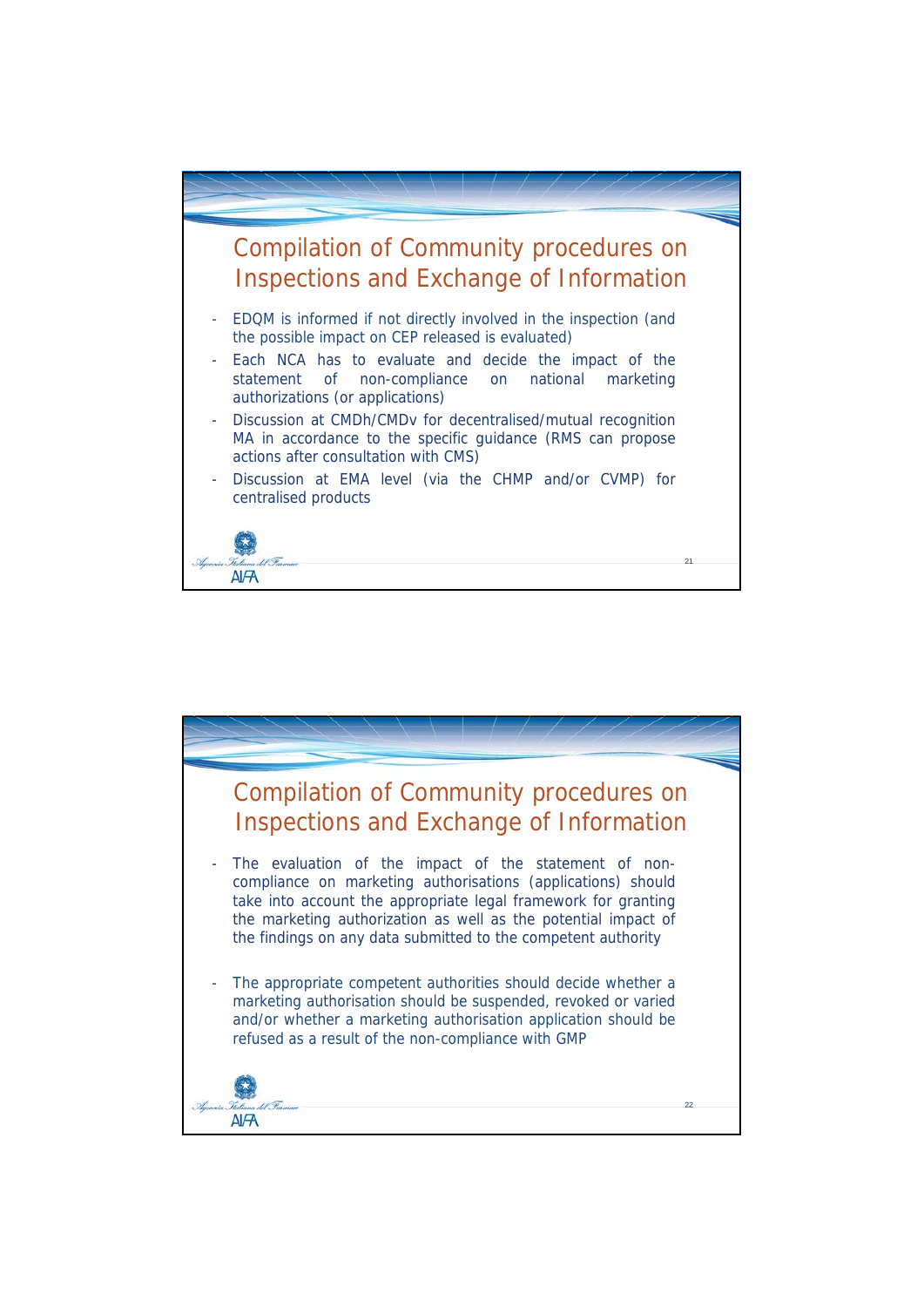

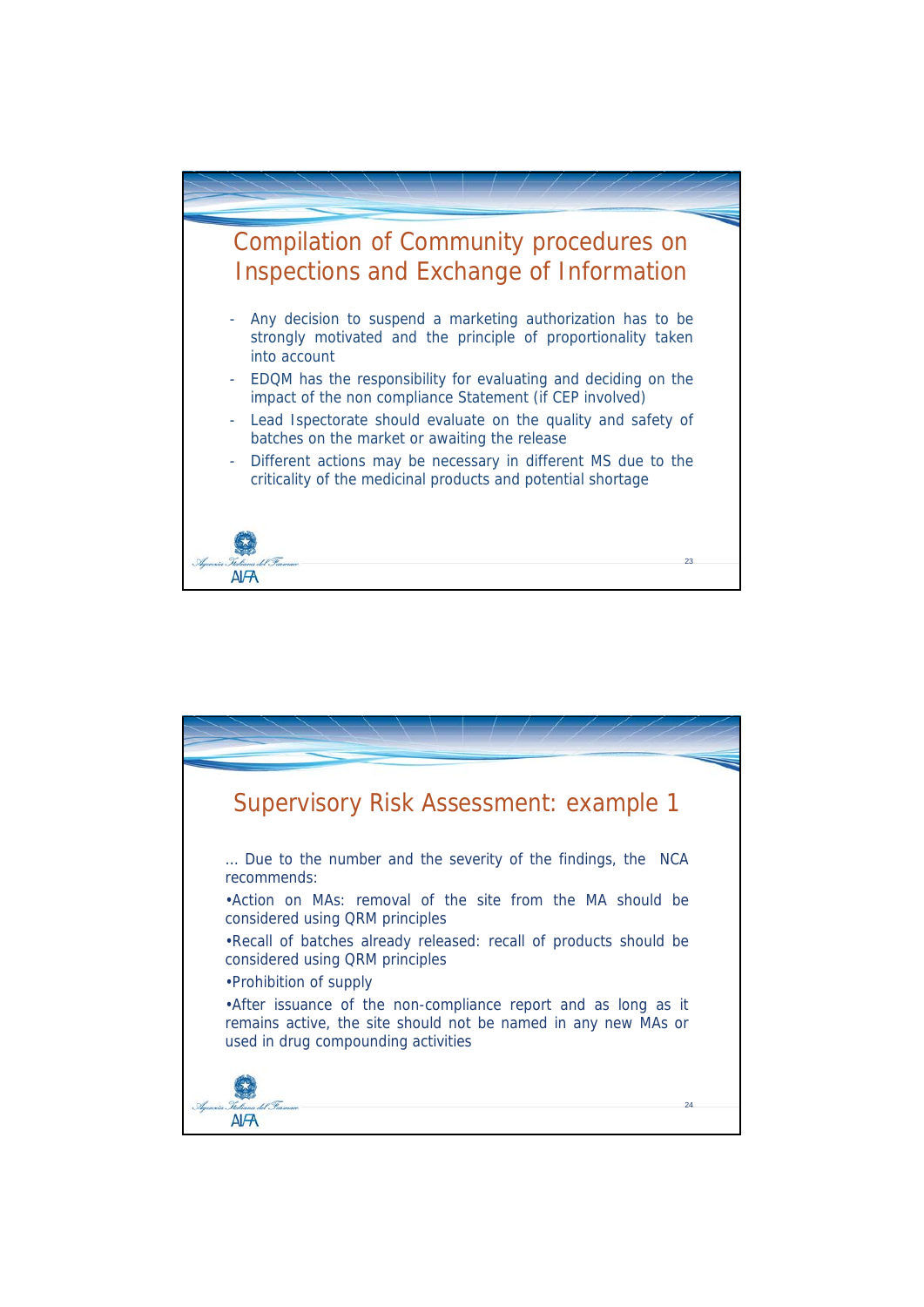

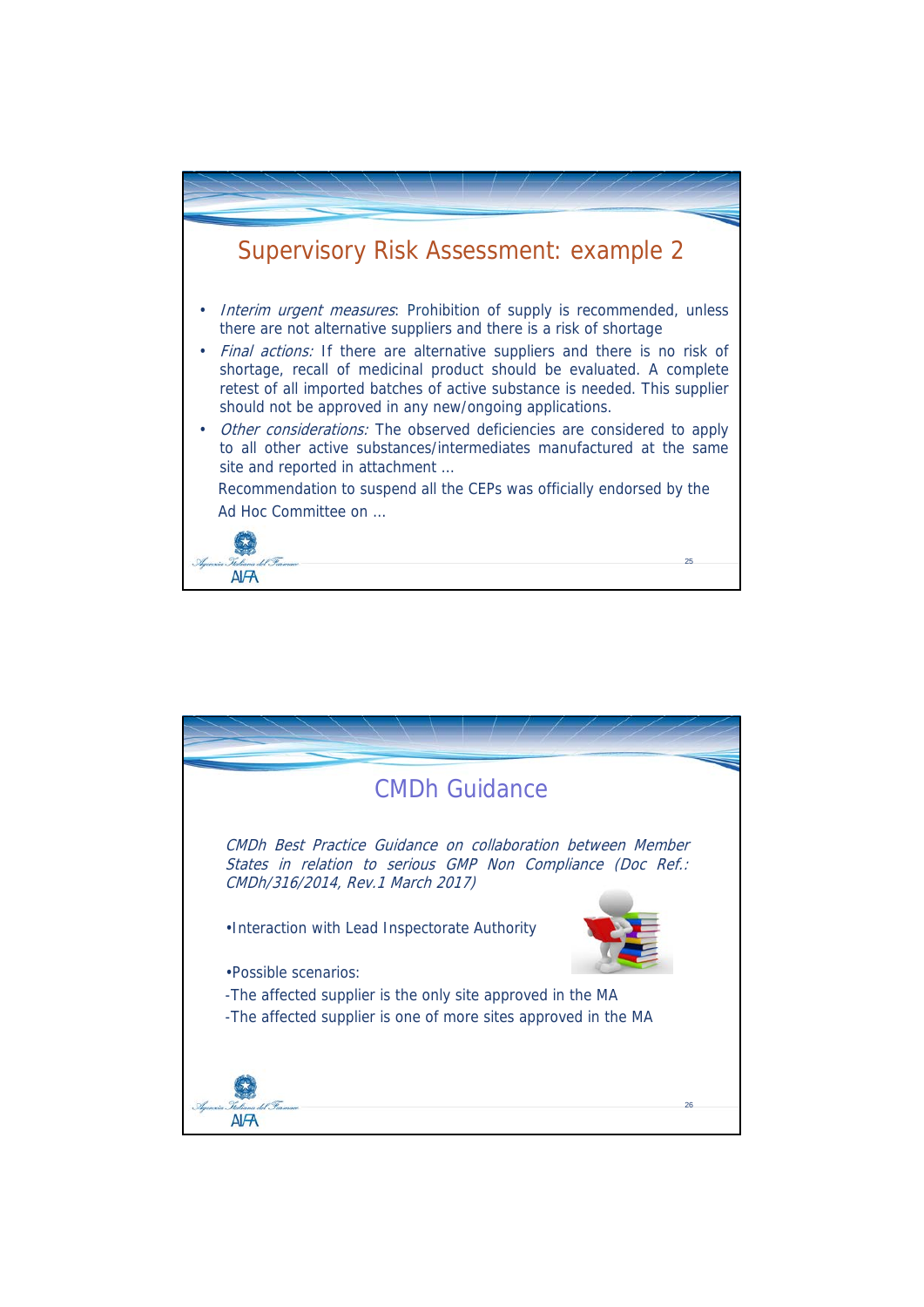

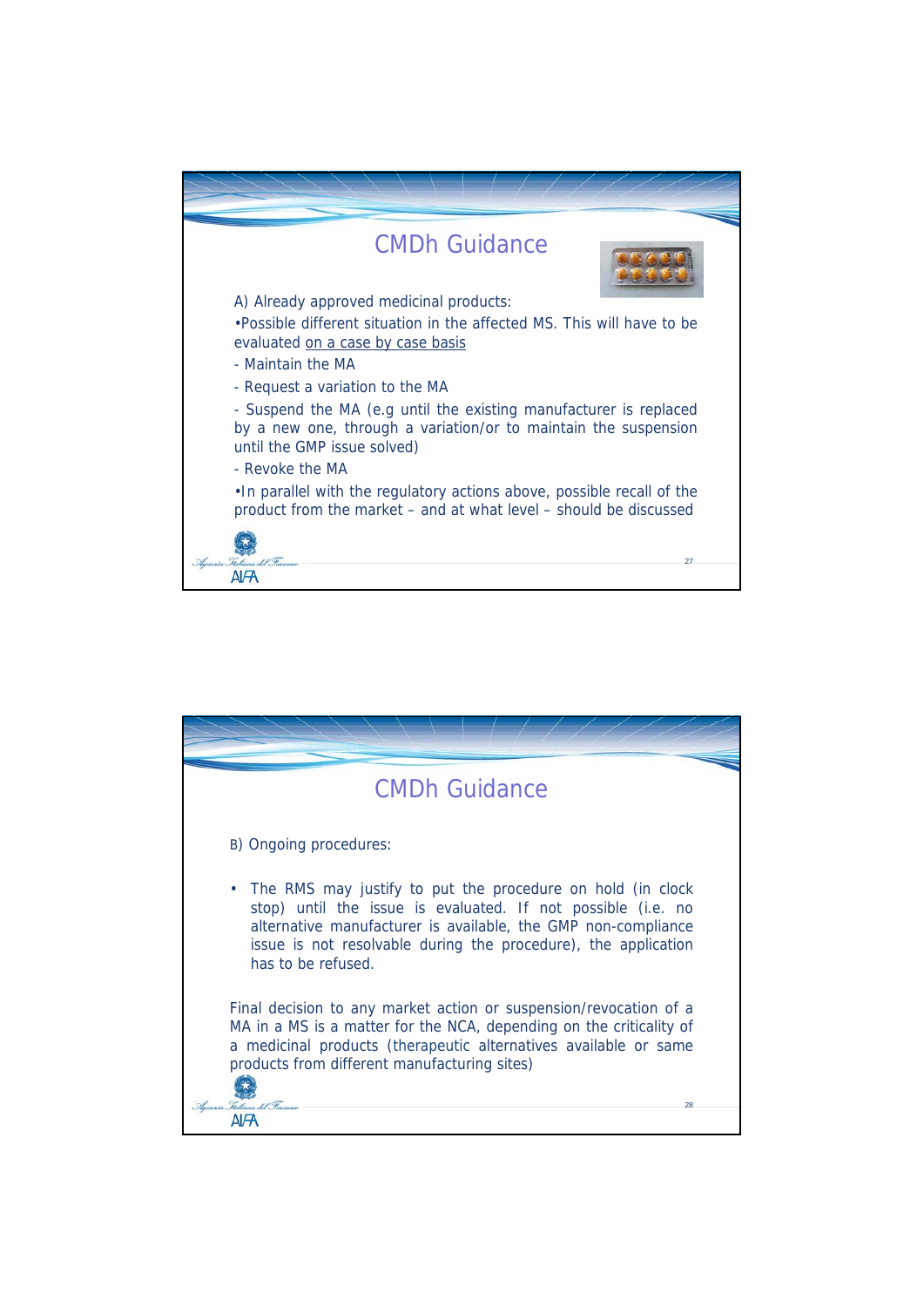

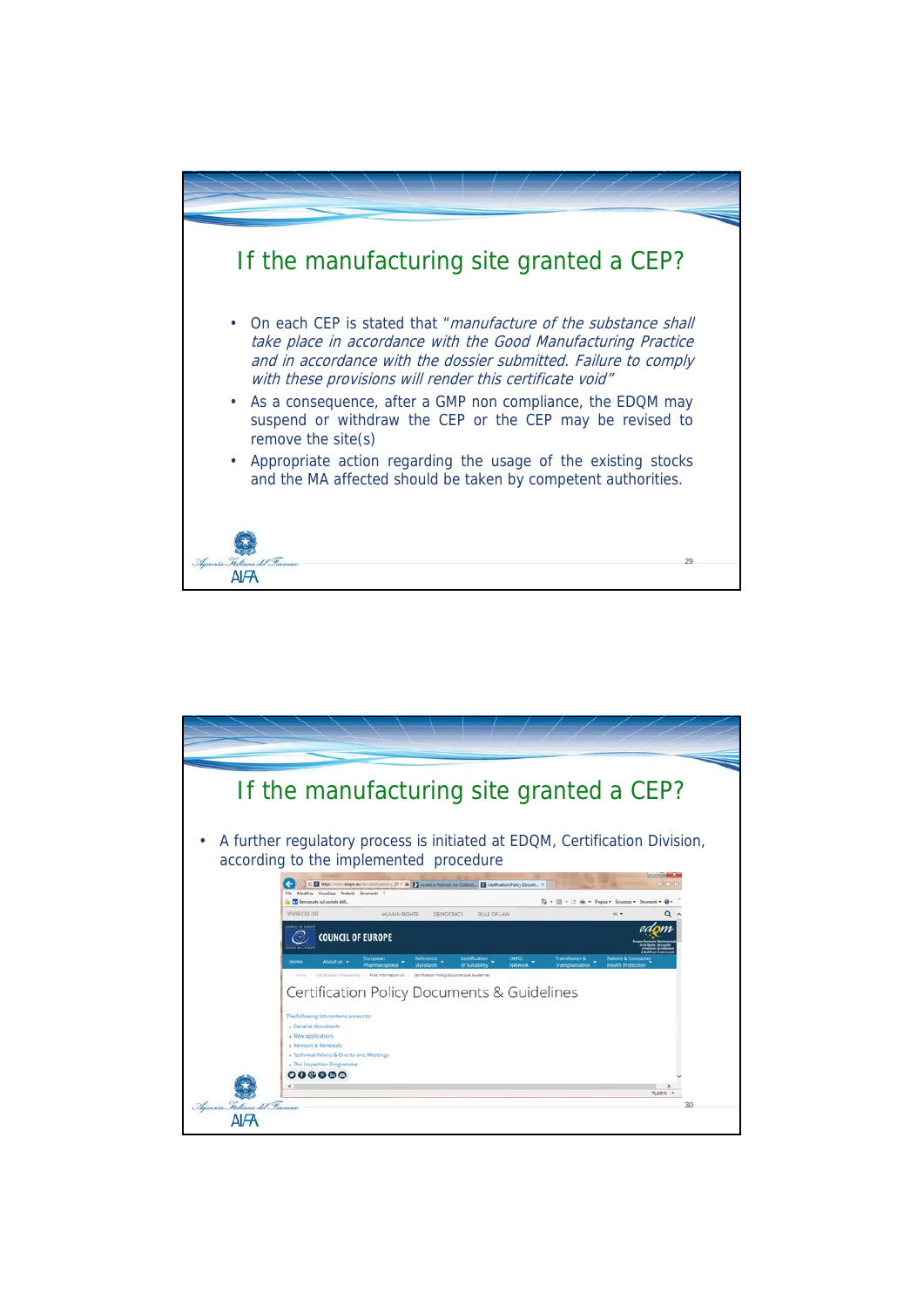

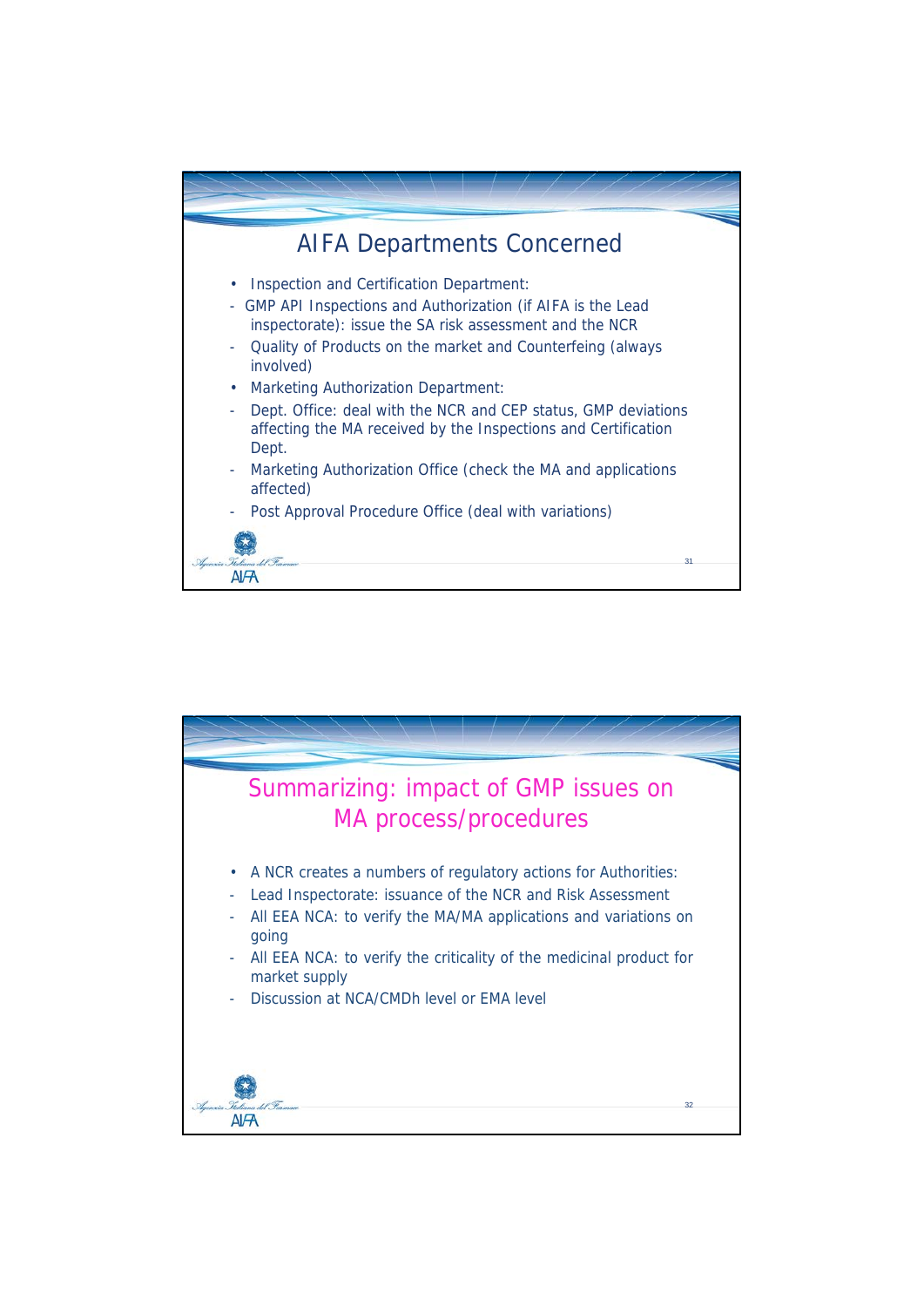

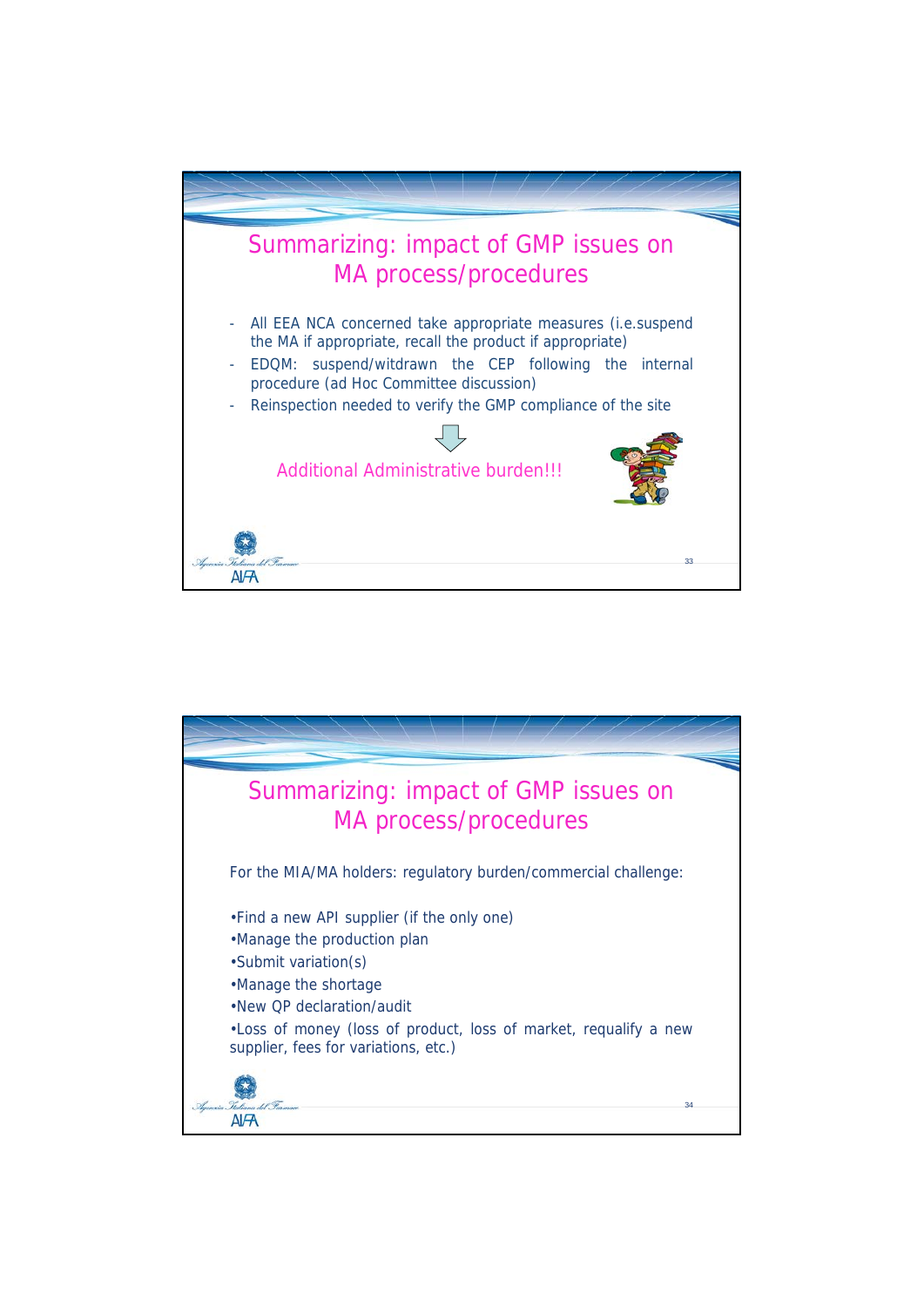